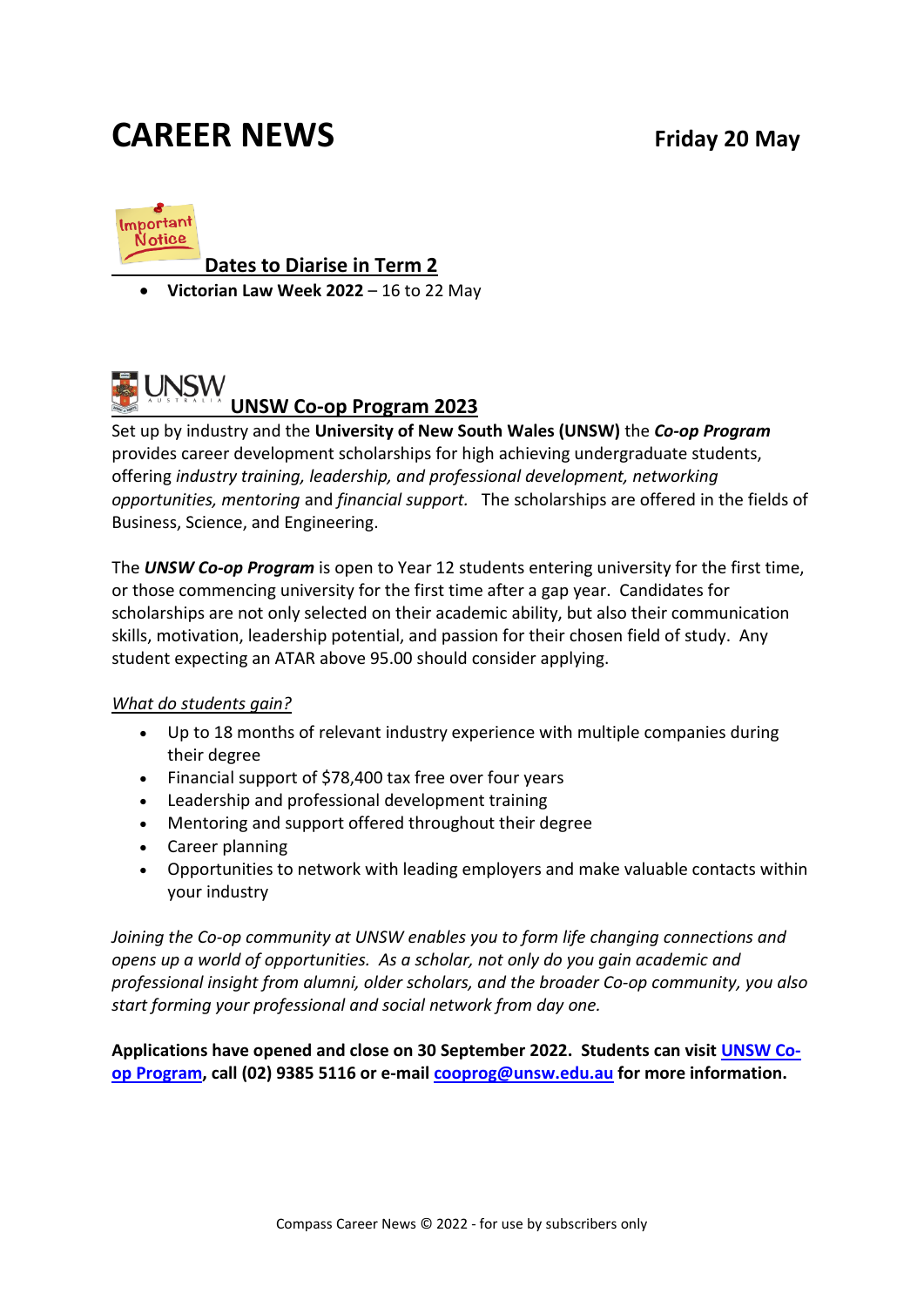

#### **Physiotherapist, Chiropractor, Osteopath and Myotherapist**

*What is the difference?* In November 2020 an article by Charlotte Ganderton and Matthew King was published on the [ABC website](https://www.abc.net.au/news/2020-11-24/physiotherapist-chiropractor-osteopath-myotherapist-difference/12911958) addressing this very topic, and the fact that all four types of therapy come highly recommended to assist people in managing their aches and pains. To sum up the article –

In Australia, *physiotherapists, osteopaths,* and *chiropractors* have extensive university training and are registered with the Australian Health Practitioner Regulation Agency [\(AHPRA\).](https://www.ahpra.gov.au/) Myotherapists complete an advanced diploma or bachelor's degree in myotherapy or "musculoskeletal therapy" but are not registered with AHPRA.

The article goes on to state that a *[physiotherapist](https://choose.physio/what-is-physio) assesses your problem, provides a diagnosis, and helps you understand what's wrong while considering your general health, activities, and lifestyle. The physiotherapist treats your complaint with a variety of "active" therapies, such as exercise programs and hydrotherapy.* 

*A [chiropractor](https://www.wfc.org/website/index.php?option=com_content&view=article&id=90&Itemid=110) works on the diagnosis, treatment and prevention of mechanical disorders of the muscles, ligaments, tendons, bones and joints, and the effect on the nervous system. They have an emphasis on passive manual treatments, including joint and soft-tissue manipulation, and spinal adjustments. They may [also prescribe exercises to help you](https://chiropracticaustralia.org.au/about-chiropractic/)  [rehabilitate from your condition](https://chiropracticaustralia.org.au/about-chiropractic/) as well as provide dietary advice.*

*An [osteopath](https://www.osteopathy.org.au/about-osteopathy) focuses on the muscular and nervous systems, assessing the structure of the body to determine its impact on function. Treatment involves a combination of active and passive therapies, including joint manipulation and mobilisation, massage, as well as postural advice and exercise programs.*

Finally, a *[myotherapist](https://www.myotherapy.org.au/find-a-myotherapist/what-is-myotherapy/) works to assist your aches and pains by focusing on the muscles and joints. They offer a range of mostly "hands-on" treatments including dry needling, massage, and joint mobilisation, but can also prescribe exercises.*

**Students can access the full article at [Physiotherapist, chiropractor, osteopath and](https://www.abc.net.au/news/2020-11-24/physiotherapist-chiropractor-osteopath-myotherapist-difference/12911958)  [myotherapist: what's the difference and which one should I visit?](https://www.abc.net.au/news/2020-11-24/physiotherapist-chiropractor-osteopath-myotherapist-difference/12911958)**

#### **VICTORIA UNIVERSITY THOUGHT®** News from Victoria University

**VU Guaranteed: Victoria University's Early Entry Program**

*Guarantee your place at Victoria University (VU) or VU Polytechnic, prior to completing Year 12. Students can apply for VU Guaranteed (VUG) if you are a Victorian Year 11 or Year 12 student studying VCE, school-assessed (unscored VCE), VCAL and IB.*

Successful VUG applicants can enjoy:

- $\checkmark$  a guaranteed place at VU or VU Polytechnic
- $\checkmark$  free access to EdUnlimited practice exams, topic quizzes and study notes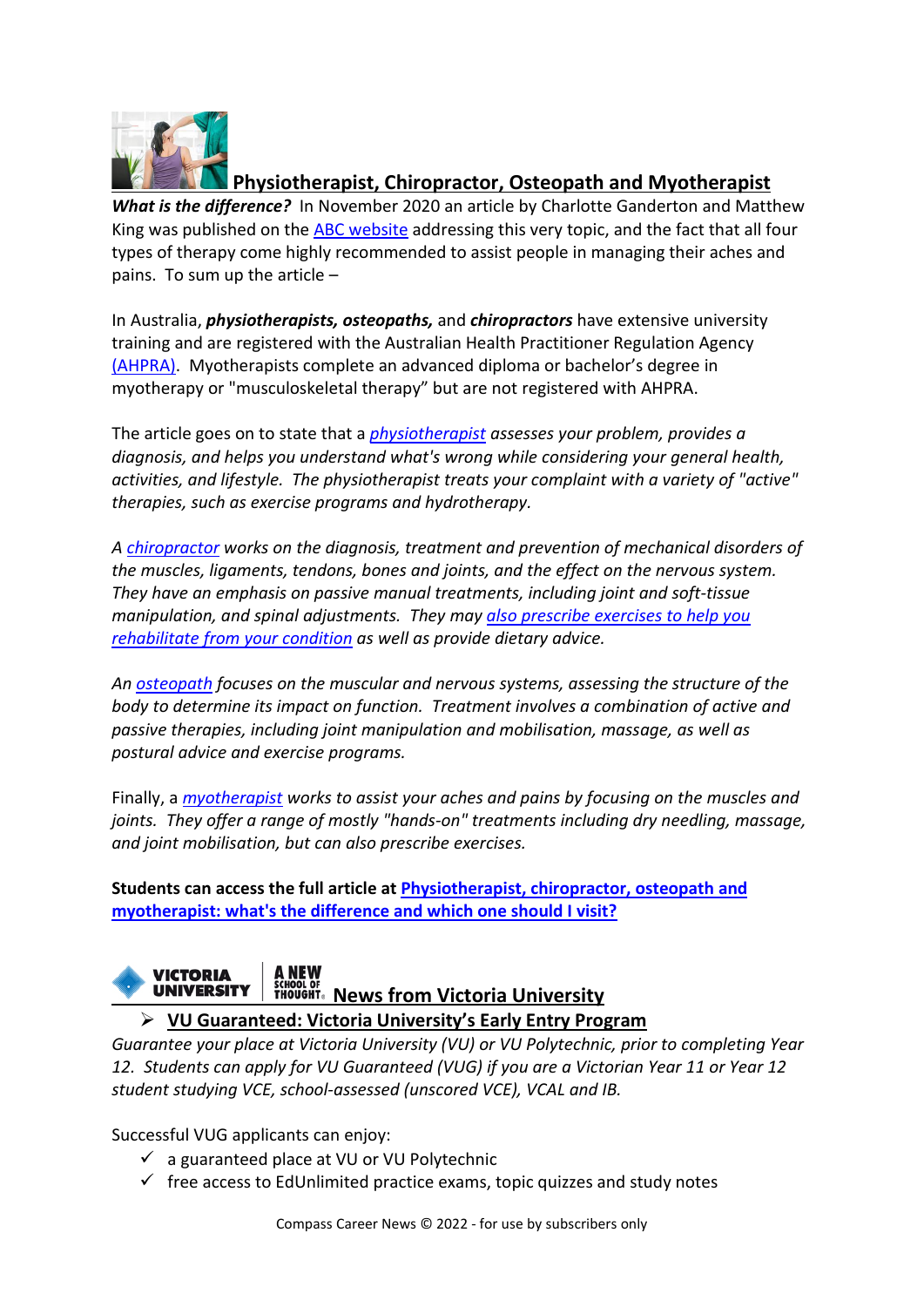- $\checkmark$  5 bonus aggregate ATAR points for most courses that consider ATAR as part of the admission criteria**\***
- $\checkmark$  tailored advice and a personalised course plan once results are released

**\***Excluding the Bachelor of Education (P-12)

Students should note that they still need to satisfy the admission requirements and prerequisites for the courses they preference in VTAC or apply for directly. Students who do not meet the admission requirements, will be guaranteed a place in an alternative course designed to help them achieve their goals.

#### **Applications have now opened online at [Victoria University's Early Entry Program](https://www.vu.edu.au/study-at-vu/how-to-apply/special-admission-programs/vu-guaranteed)**.

#### **Bachelor of Outdoor Leadership**

VU's [Bachelor of Outdoor Leadership](https://www.vu.edu.au/courses/bachelor-of-outdoor-leadership-sbol) prepares graduates for rewarding work - with a focus on building practical skills and industry connections. VU's partnership with The [Outdoor](http://app.campaigns.vu.edu.au/e/er?utm_campaign=VUNEWS_2020&utm_medium=Email&utm_source=Eloqua&utm_content=Emailcta&utm_term=NEWS_HE_2020APR_VUNEWS1&s=756267526&lid=1118&elqTrackId=0809DC62623A8CD4DD6A1BE5C1C1FF56&elq=7af6288c80dc43b3ac2a6f671562b545&elqaid=1577&elqat=1)  [Education Group \(OEG\),](http://app.campaigns.vu.edu.au/e/er?utm_campaign=VUNEWS_2020&utm_medium=Email&utm_source=Eloqua&utm_content=Emailcta&utm_term=NEWS_HE_2020APR_VUNEWS1&s=756267526&lid=1118&elqTrackId=0809DC62623A8CD4DD6A1BE5C1C1FF56&elq=7af6288c80dc43b3ac2a6f671562b545&elqaid=1577&elqat=1) gives paid internship opportunities for students, who work part time for the second and third year of their degrees as part of the internship stream. When students graduate, there is an exciting opportunity to apply for a two to three-year full-time contract with OEG.



#### **News from Deakin University**

#### **Deakin Virtual Open Day**

Students keen on finding out more about studying at Deakin University, are encouraged to participate in its [Virtual Open Day](https://openday.deakin.edu.au/?_ga=2.49390693.2125584649.1595820292-955522596.1595820292) on Sunday 5 June 2022, from 9.00am – 4.00pm. Participants will get to *watch info sessions on courses and Uni life*, take *virtual campus tours*, ask questions in live Q&A, and win awesome prizes. Students should visit the link provided and register to find out more about the Virtual Open Day.

#### **Bachelor of Software Engineering (Honours)**

The [Bachelor of Software Engineering \(Honours\)](https://www.deakin.edu.au/course/bachelor-software-engineering-honours) course arms students with the skills needed to build disruptive technologies that create change, making graduates a sought-after expert ready to solve tomorrow's business problems through creative computing solutions. Students get to explore a broad range of exciting study areas, including *robotics, algorithms, programming, and software architecture*, and apply their skills in world-class facilities.

An interesting component of the course is that students can select one of the following minor sequences as part of their course:

- [Artificial Intelligence](https://www.deakin.edu.au/courses/minor/artificial-intelligence-bachelor-software-engineering-honours)
- [Cloud Technologies](https://www.deakin.edu.au/courses/minor/cloud-technologies-bachelor-software-engineering-honours)
- [Cyber Security](https://www.deakin.edu.au/courses/minor/cyber-security-bachelor-software-engineering-honours)
- [Data Science](https://www.deakin.edu.au/courses/minor/data-science-bachelor-software-engineering-honours)
- [Game Design](https://www.deakin.edu.au/courses/minor/game-design-bachelor-software-engineering-honours)
- [Virtual and Augmented Reality](https://www.deakin.edu.au/courses/minor/virtual-and-augmented-reality-bachelor-software-engineering-honours)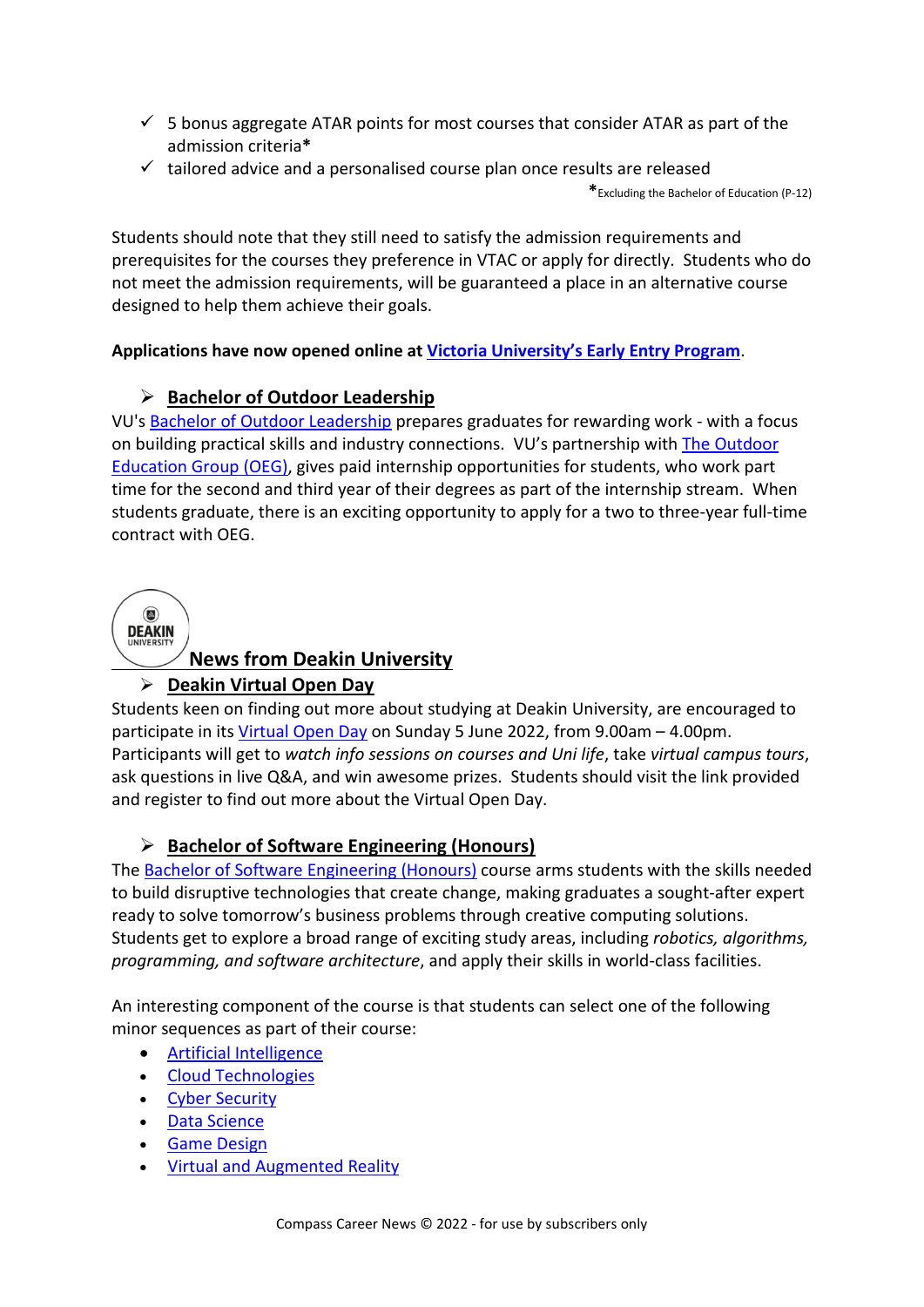

#### **Aviation at Swinburne**

*Working in air transport means viewing the world from a whole new perspective.* Swinburne University offers courses in *[aviation management](https://www.swinburne.edu.au/courses/find-a-course/aviation/aviation-management/)* as well as *professional piloting*. Over and above these two courses, Swinburne also offers the *[Qantas Future Pilot Program](https://www.swinburne.edu.au/courses/find-a-course/aviation/professional-piloting/)* and *Jetstar cadet pilot training*.

**Find out more at [Aviation at Swinburne.](https://www.swinburne.edu.au/courses/find-a-course/aviation/)** 

# **News from Australian Catholic University**

Students keen on studying at ACU, are encouraged to register for one or more of the upcoming events.

| <b>ONLINE WEBINARS</b>                    | <b>DATE</b>      | <b>TIME</b>                       | <b>REGISTRATION</b>  |
|-------------------------------------------|------------------|-----------------------------------|----------------------|
| ACU Entry & Pathways for Year 12 students | Tuesday 24 May   | $6.00 \text{pm} - 6.30 \text{pm}$ | <b>Register here</b> |
| <b>ACU Guarantee Application Process</b>  | Tuesday 26 July  | $6.00 \text{pm} - 6.30 \text{pm}$ | <b>Register here</b> |
|                                           |                  |                                   |                      |
| <b>ON-CAMPUS WORKSHOPS</b>                | <b>DATE</b>      | <b>TIME</b>                       | <b>REGISTRATION</b>  |
| Discover ACU (Melbourne Campus)           | Tuesday 28 June  | $10.00$ am $- 2.00$ pm            | <b>Register here</b> |
| Discover ACU (Ballarat Campus)            | Thursday 30 June | $10.00$ am $- 2.00$ pm            | <b>Register here</b> |



#### **Difference between a Bachelor of Laws and the Juris Doctor**

The [Good Universities Guide](https://gooduniversities.com.au/types-law-degrees-australia) provides a useful summary of the many types of law degrees that one can study for in Australia. Two such courses are:

#### **Bachelor of Laws (LLB) -**

The Bachelor of Laws is typically a 4-year degree and is open to school leavers with a high enough ATAR (or equivalent) score. This *undergraduate* degree fulfills the academic side of qualifying for admission into legal practice.

**\***An undergraduate is someone who has no tertiary qualification

#### **Juris Doctor (JD) -**

The Juris Doctor is a *postgraduate* degree that typically takes 3 years. It is equivalent to enrolling in a LLB as a graduate**\***. The main advantage of a JD over a LLB is that programs are designed to suit graduate students. Students should note though, that the JD normally costs far more than the LLB as, apart from generally higher tuition fees, postgraduate status means students miss out on government financial concessions for undergraduate study.

**\***A graduate is someone who has a degree

**Students are encouraged to browse [Top Law Schools and Degrees in Australia](https://gooduniversities.com.au/top-law-schools-degrees-australia/) to learn more.**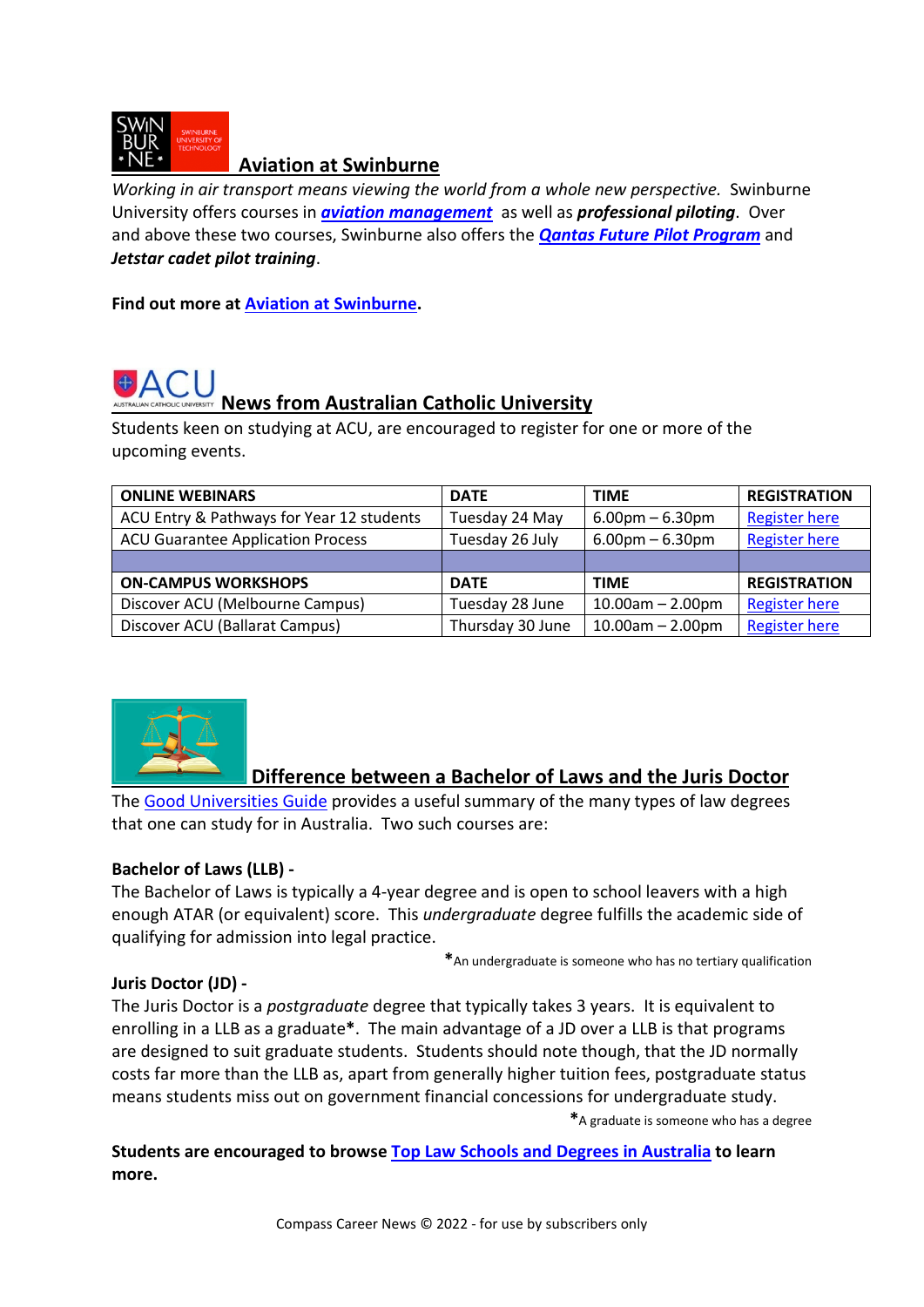#### **Aviation Courses in Victoria in 2022**   $\overline{H}$

The aviation industry is not only about pilots and flight attendants, but also includes aircraft manufacturing, ground crew, management, customer service, cargo and logistics…the list goes on. An interesting website to browse can be found [here.](https://nationalindustryinsights.aisc.net.au/industries/transport/aviation) Below are a number of courses offered in Victoria. **For a comprehensive list of all courses, their majors, and double degrees on offer, visit [VTAC](http://www.vtac.edu.au/)**.

| <b>INSTITUTION</b>                                   | <b>COURSE</b>                                                                                                            | <b>MAJOR STUDIES IN 2022</b>                                                                                                                                                                                                                                                                                                                                                                                                                                                                                                                                                                                                |
|------------------------------------------------------|--------------------------------------------------------------------------------------------------------------------------|-----------------------------------------------------------------------------------------------------------------------------------------------------------------------------------------------------------------------------------------------------------------------------------------------------------------------------------------------------------------------------------------------------------------------------------------------------------------------------------------------------------------------------------------------------------------------------------------------------------------------------|
| <b>RMIT</b>                                          | <b>Associate Degree in Aviation</b><br>(Professional Pilots)                                                             | Aircraft general knowledge, Aviation, Aviation (commercial pilot licence), Aviation (flight<br>rules and air law), Aviation (general navigation), Aviation (instructor rating), Aviation<br>(instrument rating), Aviation (instrumentation and control), Aviation (law), Aviation<br>industry environment, Aviation quality systems, Flight training.                                                                                                                                                                                                                                                                       |
| <b>Applied Science (Aviation- Pilot)</b>             |                                                                                                                          | Aviation, Piloting.                                                                                                                                                                                                                                                                                                                                                                                                                                                                                                                                                                                                         |
|                                                      | <b>Applied Science (Aviation)</b><br>Two specialised streams:<br>a) Aviation operations and<br>management<br>b) Piloting | Aviation, Aviation management, Aviation operations.                                                                                                                                                                                                                                                                                                                                                                                                                                                                                                                                                                         |
|                                                      | <b>Applied Science</b><br>(Aviation)/Business<br>(Management)                                                            | Aviation, Aviation Operations, Aviation management, Management.                                                                                                                                                                                                                                                                                                                                                                                                                                                                                                                                                             |
| <b>SWINBURNE</b>                                     | <b>Aviation</b>                                                                                                          | Aerodynamics and jet aircraft performance, Air Transport Pilot Licence theory, Airline<br>operations, Airspace management and air traffic services, Aviation business management,<br>Aviation human factors, Aviation safety management systems, Commercial pilot licence,<br>Multi-engine command instrument rating.                                                                                                                                                                                                                                                                                                       |
|                                                      | <b>Aviation and Piloting</b>                                                                                             | Aerodynamics and jet aircraft performance, Air Transport Pilot Licence theory, Airline<br>operations, Airspace management and air traffic services, Aviation business management,<br>Aviation human factors, Aviation safety management systems, Commercial pilot licence,<br>Multi-engine command instrument rating.                                                                                                                                                                                                                                                                                                       |
|                                                      | <b>Aviation Management</b>                                                                                               | Air traffic services, Aircraft design and operations, Aircraft maintenance, Airline planning<br>and operations, Airport management, Airspace management, Aviation business<br>management, Aviation marketing, Aviation regulation and operation, Flight planning and<br>performance, Project management.                                                                                                                                                                                                                                                                                                                    |
|                                                      | <b>Aviation/Business</b>                                                                                                 | Accounting, Air transport pilot licence theory, Aircraft aerodynamics and performance,<br>Aircraft design and operations, Airspace management and air traffic services, Aviation<br>business management, Aviation human factors, Aviation regulation and operation,<br>Aviation safety management systems, Business administration, Business analytics and<br>analysis, Commercial pilot licence, Entrepreneurship and innovation, Finance, Financial<br>planning, Human resource management, Information systems, Logistics and supply chain<br>management, Management, Marketing, Multi-engine command instrument rating. |
|                                                      | <b>Aviation and Piloting/Business</b>                                                                                    | Accounting, Aerodynamics and jet aircraft performance, Air Transport Pilot Licence<br>theory, Airline operations, Airspace management and air traffic services, Aviation<br>business management, Aviation human factors, Aviation safety management systems,<br>Business administration, Business analysis, Business analytics, Commercial pilot licence,<br>Entrepreneurship and Innovation, Finance, Financial planning, Human Resource<br>Management, Logistics and supply chain management, Management, Marketing, Multi-<br>engine command instrument rating.                                                          |
|                                                      | <b>Aviation Management/Business</b>                                                                                      | Accounting, Air traffic services, Aircraft design and operations, Aircraft maintenance,<br>Airline planning and operations, Airport management, Airspace management, Aviation<br>business management, Aviation human factors, Aviation marketing, Aviation regulation<br>and operation, Aviation safety management systems, Business administration, Business<br>analysis, Business analytics, Entrepreneurship and innovation, Finance, Financial<br>planning, Flight planning and performance, Human resource management, Logistics and<br>supply chain management, Management, Marketing.                                |
| <b>WILLIAM</b><br><b>ANGLISS</b><br><b>INSTITUTE</b> | <b>Aviation (Cabin Crew)</b>                                                                                             | Customer Service on an Aircraft, First Aid, Inflight food and beverage service, Pre-flight<br>customer service, Responsible Service of Alcohol, Safety and security.                                                                                                                                                                                                                                                                                                                                                                                                                                                        |